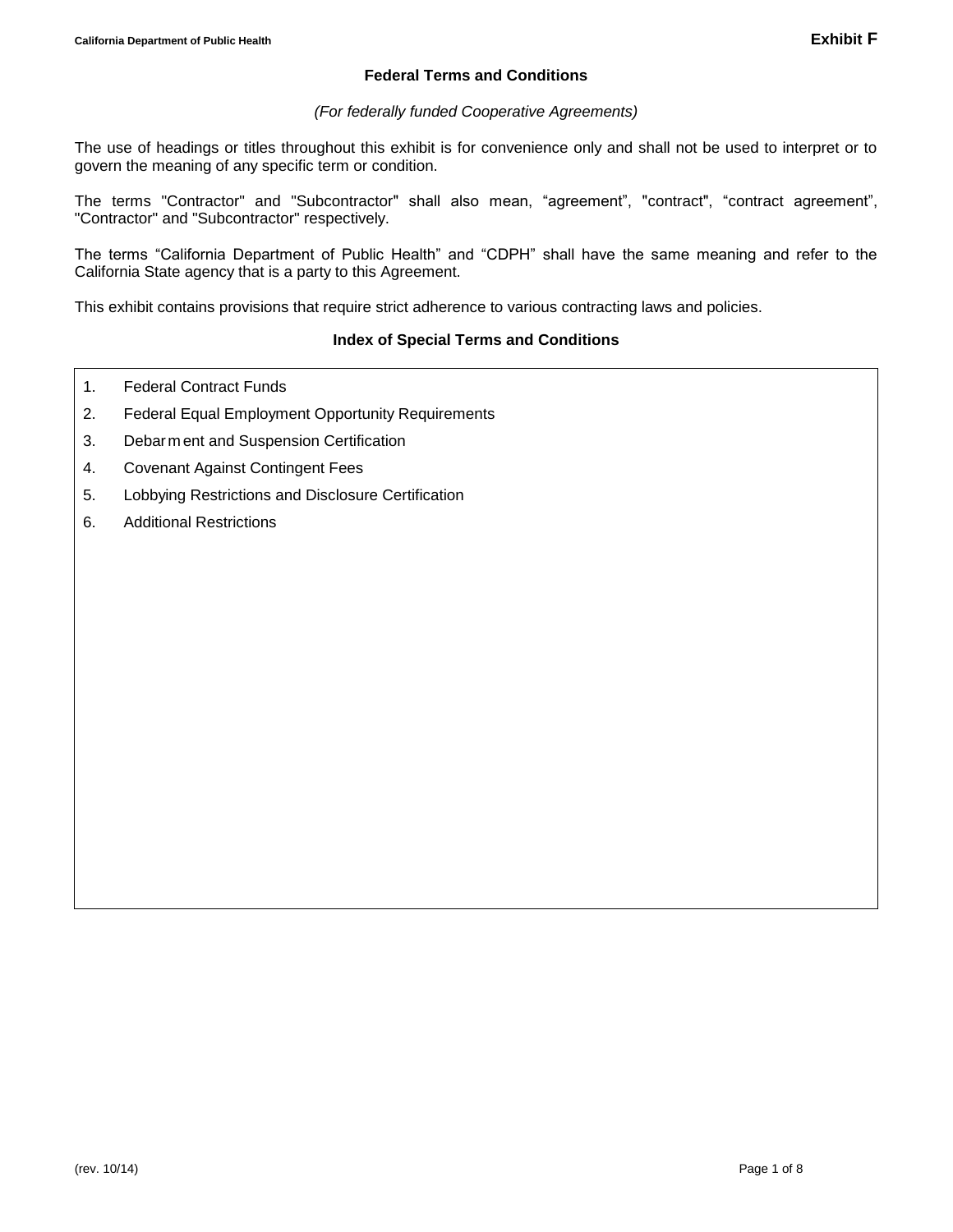## **1. Federal Contract Funds**

Applicable only to that portion of an agreement funded in part or whole with federal funds.

- a. It is mutually understood between the parties that this Agreement may have been written before ascertaining the availability of congressional appropriation of funds, for the mutual benefit of both parties, in order to avoid program and fiscal delays which would occur if the Agreement were executed after that determination was made.
- b. This agreement is valid and enforceable only if sufficient funds are made available to the State by the United States Government for the fiscal years covered by the term of this Agreement. In addition, this Agreement is subject to any additional restrictions, limitations, or conditions enacted by the Congress or any statute enacted by the Congress which may affect the provisions, terms or funding of this Agreement in any manner.
- c. It is mutually agreed that if the Congress does not appropriate sufficient funds for the program, this Agreement shall be amended to reflect any reduction in funds.
- d. CDPH has the option to invalidate or cancel the Agreement with 30-days advance written notice or to amend the Agreement to reflect any reduction in funds.

#### **2. Federal Equal Opportunity Requirements**

Applicable to all federally funded agreements entered into by the California Department of Public Health (CDPH).

- a. The Contractor will not discriminate against any employee or applicant for employment because of race, color, religion, sex, national origin, physical or mental handicap, disability, age or status as a disabled veteran or veteran of the Vietnam era. The Contractor will take affirmative action to ensure that qualified applicants are employed, and that employees are treated during employment, without regard to their race, color, religion, sex, national origin, physical or mental handicap, disability, age or status as a disabled veteran or veteran of the Vietnam era. Such action shall include, but not be limited to the following: employment, upgrading, demotion or transfer; recruitment or recruitment advertising; layoff or termination; rates of pay or other forms of compensation; and career development opportunities and selection for training, including apprenticeship. The Contractor agrees to post in conspicuous places, available to employees and applicants for employment, notices to be provided by the Federal Government or CDPH, setting forth the provisions of the Equal Opportunity clause, Section 503 of the Rehabilitation Act of 1973 and the affirmative action clause required by the Vietnam Era Veterans' Readjustment Assistance Act of 1974 (38 U.S.C. 4212). Such notices shall state the Contractor's obligation under the law to take affirmative action to employ and advance in employment qualified applicants without discrimination based on their race, color, religion, sex, national origin physical or mental handicap, disability, age or status as a disabled veteran or veteran of the Vietnam era and the rights of applicants and employees.
- b. The Contractor will, in all solicitations or advancements for employees placed by or on behalf of the Contractor, state that all qualified applicants will receive consideration for employment without regard to race, color, religion, sex, national origin physical or mental handicap, disability, age or status as a disabled veteran or veteran of the Vietnam era.
- c. The Contractor will send to each labor union or representative of workers with which it has a collective bargaining agreement or other contract or understanding a notice, to be provided by the Federal Government or the State, advising the labor union or workers' representative of the Contractor's commitments under the provisions herein and shall post copies of the notice in conspicuous places available to employees and applicants for employment.
- d. The Contractor will comply with all provisions of and furnish all information and reports required by Section 503 of the Rehabilitation Act of 1973, as amended, the Vietnam Era Veterans' Readjustment Assistance Act of 1974 (38 U.S.C. 4212) and of the Federal Executive Order No. 11246 as amended, including by Executive Order 11375, 'Amending Executive Order 11246 Relating to Equal Employment Opportunity,' and as supplemented by regulation at 41 CFR part 60, "Office of the Federal Contract Compliance Programs, Equal Employment Opportunity, Department of Labor," and of the rules, regulations, and relevant orders of the Secretary of Labor.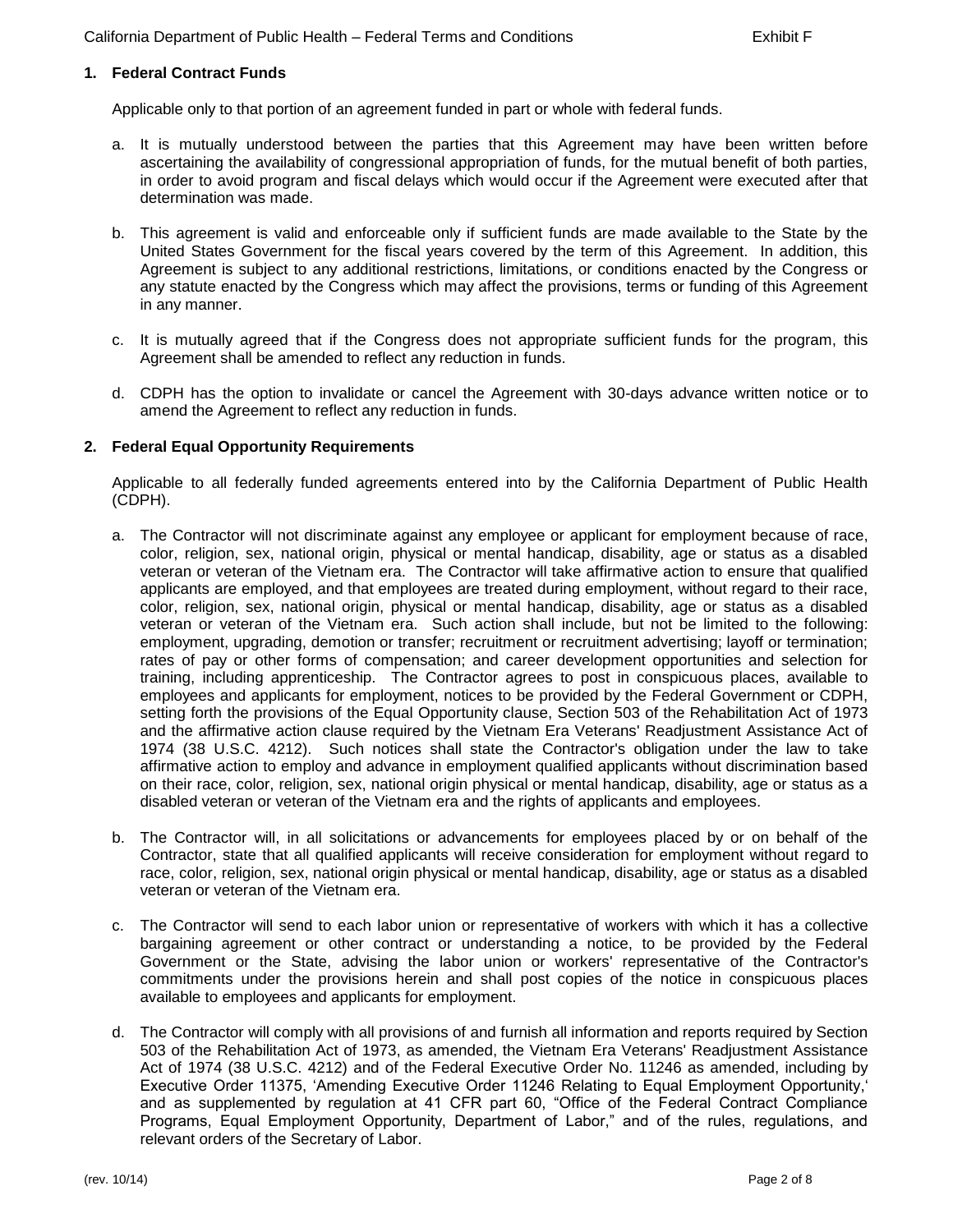- e. The Contractor will furnish all information and reports required by Federal Executive Order No. 11246 as amended, including by Executive Order 11375, 'Amending Executive Order 11246 Relating to Equal Employment Opportunity,' and as supplemented by regulation at 41 CFR part 60, "Office of the Federal Contract Compliance Programs, Equal Employment Opportunity, Department of Labor," and the Rehabilitation Act of 1973, and by the rules, regulations, and orders of the Secretary of Labor, or pursuant thereto, and will permit access to its books, records, and accounts by the State and its designated representatives and the Secretary of Labor for purposes of investigation to ascertain compliance with such rules, regulations, and orders.
- f. In the event of the Contractor's noncompliance with the requirements of the provisions herein or with any federal rules, regulations, or orders which are referenced herein, this Agreement may be cancelled, terminated, or suspended in whole or in part and the Contractor may be declared ineligible for further federal and state contracts in accordance with procedures authorized in Federal Executive Order No. 11246 as amended and such other sanctions may be imposed and remedies invoked as provided in Federal Executive Order No. 11246 as amended, including by Executive Order 11375, 'Amending Executive Order 11246 Relating to Equal Employment Opportunity,' and as supplemented by regulation at 41 CFR part 60, "Office of the Federal Contract Compliance Programs, Equal Employment Opportunity, Department of Labor," or by rule, regulation, or order of the Secretary of Labor, or as otherwise provided by law.
- g. The Contractor will include the provisions of Paragraphs a through g in every subcontract or purchase order unless exempted by rules, regulations, or orders of the Secretary of Labor issued pursuant to Federal Executive Order No. 11246 as amended, including by Executive Order 11375, 'Amending Executive Order 11246 Relating to Equal Employment Opportunity,' and as supplemented by regulation at 41 CFR part 60, "Office of the Federal Contract Compliance Programs, Equal Employment Opportunity, Department of Labor," or Section 503 of the Rehabilitation Act of 1973 or (38 U.S.C. 4212) of the Vietnam Era Veteran's Readjustment Assistance Act, so that such provisions will be binding upon each subcontractor or vendor. The Contractor will take such action with respect to any subcontract or purchase order as the Director of the Office of Federal Contract Compliance Programs or CDPH may direct as a means of enforcing such provisions including sanctions for noncompliance provided, however, that in the event the Contractor becomes involved in, or is threatened with litigation by a subcontractor or vendor as a result of such direction by CDPH, the Contractor may request in writing to CDPH, who, in turn, may request the United States to enter into such litigation to protect the interests of the State and of the United States.

### <span id="page-2-1"></span><span id="page-2-0"></span>**3. Debarment and Suspension Certification**

- a. By signing this Agreement, the Contractor/Subcontractor agrees to comply with applicable federal suspension and debarment regulations including, but not limited to 7 CFR Part 3017, 45 CFR 76, 40 CFR 32 or 34 CFR 85.
- b. By signing this Agreement, the Contractor certifies to the best of its knowledge and belief, that it and its principals:
	- (1) Are not presently debarred, suspended, proposed for debarment, declared ineligible, or voluntarily excluded by any federal department or agency;
	- (2) Have not within a three-year period preceding this application/proposal/agreement been convicted of or had a civil judgment rendered against them for commission of fraud or a criminal offense in connection with obtaining, attempting to obtain, or performing a public (Federal, State or local) transaction or contract under a public transaction; violation of Federal or State antitrust statutes or commission of embezzlement, theft, forgery, bribery, falsification or destruction of records, making false statements, or receiving stolen property;
	- (3) Are not presently indicted for or otherwise criminally or civilly charged by a governmental entity (Federal, State or local) with commission of any of the offenses enumerated in Paragraph b(2) herein; and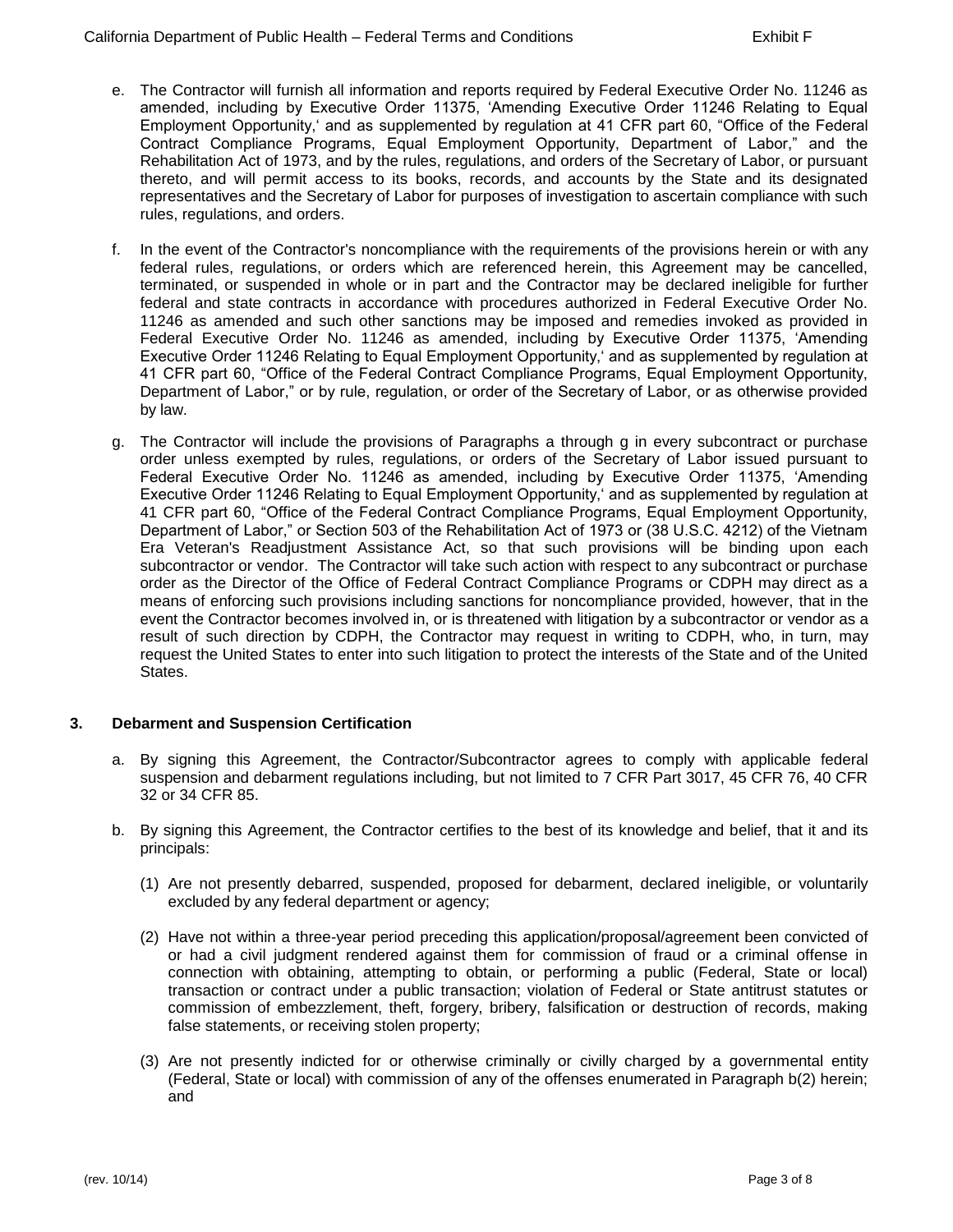- (4) Have not within a three-year period preceding this application/proposal/agreement had one or more public transactions (Federal, State or local) terminated for cause or default.
- (5) Shall not knowingly enter into any lower tier covered transaction with a person who is proposed for debarment under federal regulations (i.e., 48 CFR part 9, subpart 9.4), debarred, suspended, declared ineligible, or voluntarily excluded from participation in such transaction, unless authorized by the State.
- (6) Will include a clause entitled, "Debarment and Suspension Certification'' that essentially sets forth the provisions herein, in all lower tier covered transactions and in all solicitations for lower tier covered transactions.
- c. If the Contractor is unable to certify to any of the statements in this certification, the Contractor shall submit an explanation to the CDPH Program Contract Manager.
- d. The terms and definitions herein have the meanings set out in the Definitions and Coverage sections of the rules implementing Federal Executive Order 12549.
- e. If the Contractor knowingly violates this certification, in addition to other remedies available to the Federal Government, the CDPH may terminate this Agreement for cause or default.

### <span id="page-3-0"></span>**4. Covenant Against Contingent Fees**

The Contractor warrants that no person or selling agency has been employed or retained to solicit/secure this Agreement upon an agreement of understanding for a commission, percentage, brokerage, or contingent fee, except *bona fide* employees or *bona fide* established commercial or selling agencies retained by the Contractor for the purpose of securing business. For breach or violation of this warranty, CDPH shall have the right to annul this Agreement without liability or in its discretion to deduct from the Agreement price or consideration, or otherwise recover, the full amount of such commission, percentage, and brokerage or contingent fee.

### <span id="page-3-1"></span>**5. Lobbying Restrictions and Disclosure Certification**

Applicable to federally funded agreements in excess of \$100,000 per Section 1352 of the 31, U.S.C.

- a. Certification and Disclosure Requirements
	- (1) Each person (or recipient) who requests or receives a contract or agreement, subcontract, grant, or subgrant, which is subject to Section 1352 of the 31, U.S.C., and which exceeds \$100,000 at any tier, shall file a certification (in the form set forth in Attachment 1, consisting of one page, entitled "Certification Regarding Lobbying") that the recipient has not made, and will not make, any payment prohibited by Paragraph b of this provision.
	- (2) Each recipient shall file a disclosure (in the form set forth in Attachment 2, entitled "Standard Form-LLL 'disclosure of Lobbying Activities'") if such recipient has made or has agreed to make any payment using nonappropriated funds (to include profits from any covered federal action) in connection with a contract, or grant or any extension or amendment of that contract, or grant, which would be prohibited under Paragraph b of this provision if paid for with appropriated funds.
	- (3) Each recipient shall file a disclosure form at the end of each calendar quarter in which there occurs any event that requires disclosure or that materially affect the accuracy of the information contained in any disclosure form previously filed by such person under Paragraph a(2) herein. An event that materially affects the accuracy of the information reported includes:
		- (a) A cumulative increase of \$25,000 or more in the amount paid or expected to be paid for influencing or attempting to influence a covered federal action;
		- (b) A change in the person(s) or individuals(s) influencing or attempting to influence a covered federal action; or
		- (c) A change in the officer(s), employee(s), or member(s) contacted for the purpose of influencing or attempting to influence a covered federal action.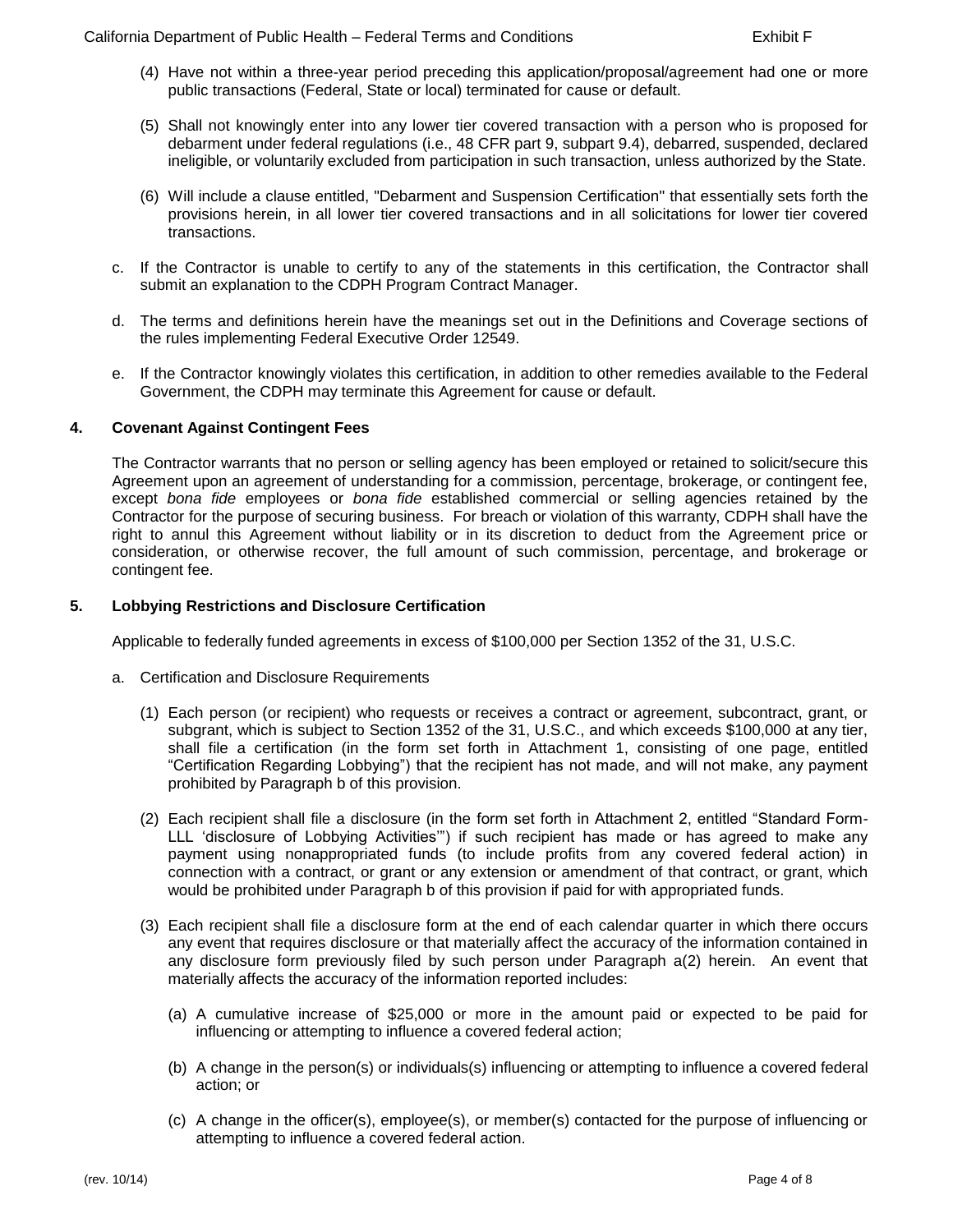- (4) Each person (or recipient) who requests or receives from a person referred to in Paragraph a(1) of this provision a contract or agreement, subcontract, grant or subgrant exceeding \$100,000 at any tier under a contract or agreement, or grant shall file a certification, and a disclosure form, if required, to the next tier above.
- (5) All disclosure forms (but not certifications) shall be forwarded from tier to tier until received by the person referred to in Paragraph a(1) of this provision. That person shall forward all disclosure forms to CDPH Program Contract Manager.
- b. Prohibition

Section 1352 of Title 31, U.S.C., provides in part that no appropriated funds may be expended by the recipient of a federal contract or agreement, grant, loan, or cooperative agreement to pay any person for influencing or attempting to influence an officer or employee of any agency, a Member of Congress, an officer or employee of Congress, or an employee of a Member of Congress in connection with any of the following covered federal actions: the awarding of any federal contract or agreement, the making of any federal grant, the making of any federal loan, entering into of any cooperative agreement, and the extension, continuation, renewal, amendment, or modification of any federal contract or agreement, grant, loan, or cooperative agreement.

### 6. **Additional Restrictions**

Applicable to all contracts funded in whole or in part with funding from the federal Departments of Labor, Health and Human Services (including CDC funding), or Education.

Contractor shall comply with the restrictions under Division F, Title V, Section 503 of the Consolidated Appropriations Act, 2012 (H.R. 2055), which provides that:

"SEC. 503.(a) No part of any appropriation contained in this Act or transferred pursuant to section 4002 of Public Law 111–148 shall be used, other than for normal and recognized executive-legislative relationships, for publicity or propaganda purposes, for the preparation, distribution, or use of any kit, pamphlet, booklet, publication, electronic communication, radio, television, or video presentation designed to support or defeat the enactment of legislation before the Congress or any State or local legislature or legislative body, except in presentation to the Congress or any State or local legislature itself, or designed to support or defeat any proposed or pending regulation, administrative action, or order issued by the executive branch of any State or local government, except in presentation to the executive branch of any State or local government itself.

(b) No part of any appropriation contained in this Act or transferred pursuant to section 4002 of Public Law 111–148 shall be used to pay the salary or expenses of any grant or contract recipient, or agent acting for such recipient, related to any activity designed to influence the enactment of legislation, appropriations, regulation, administrative action, or Executive order proposed or pending before the Congress or any State government, State legislature or local legislature or legislative body, other than for normal and recognized executive-legislative relationships or participation by an agency or officer of a State, local or tribal government in policymaking and administrative processes within the executive branch of that government.

(c) The prohibitions in subsections (a) and (b) shall include any activity to advocate or promote any proposed, pending or future Federal, State or local tax increase, or any proposed, pending, or future requirement or restriction on any legal consumer product, including its sale or marketing, including but not limited to the advocacy or promotion of gun control."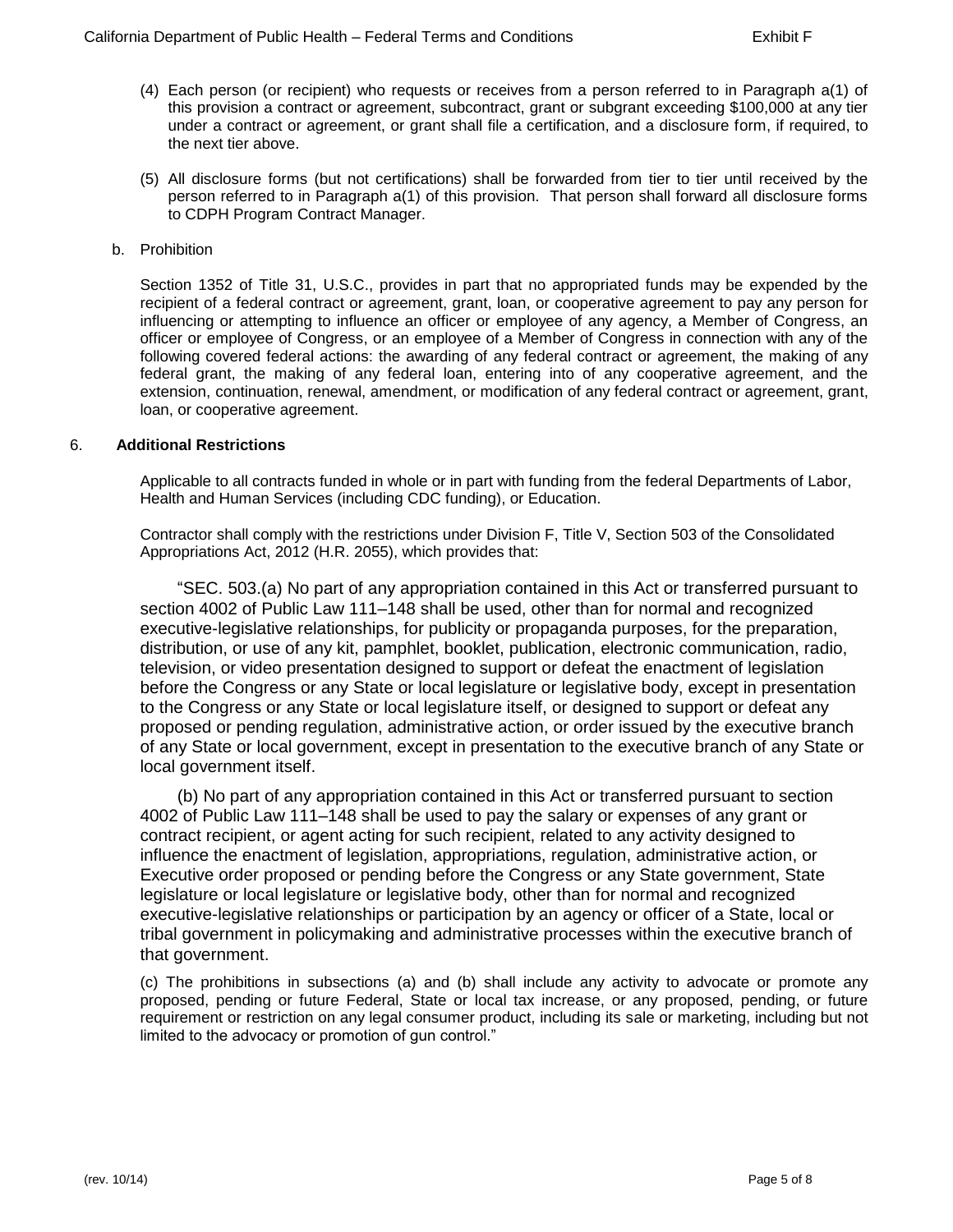#### **STATE OF CALIFORNIA CALIFORNIA DEPARTMENT OF PUBLIC HEALTH**

# **CERTIFICATION REGARDING LOBBYING**

The undersigned certifies, to the best of his or her knowledge and belief, that:

(1) No Federal appropriated funds have been paid or will be paid, by or on behalf of the undersigned, to any person for influencing or attempting to influence an officer or employee of an agency, a Member of Congress, an officer or employee of Congress, or an employee of a Member of Congress in connection with the making, awarding or entering into of this Federal contract, Federal grant, or cooperative agreement, and the extension, continuation, renewal, amendment, or modification of this Federal contract, grant, or cooperative agreement.

(2) If any funds other than Federal appropriated funds have been paid or will be paid to any person for influencing or attempting to influence an officer or employee of any agency of the United States Government, a Member of Congress, an officer or employee of Congress, or an employee of a Member of Congress in connection with this Federal contract, grant, or cooperative agreement, the undersigned shall complete and submit Standard Form LLL, "Disclosure of Lobbying Activities'' in accordance with its instructions.

(3) The undersigned shall require that the language of this certification be included in the award documents for all subawards at all tiers (including subcontractor's, subcontracts, and contracts under cooperative agreements) of \$100,000 or more, and that all subrecipients shall certify and disclose accordingly.

This certification is a material representation of fact upon which reliance was placed when this transaction was made or entered into. Submission of this certification is a prerequisite for making or entering into this transaction imposed by Section 1352, Title 31, U.S.C., any person who fails to file the required certification shall be subject to a civil penalty of not less than \$10,000 and not more than \$100,000 for each such failure.

| Name of Contractor     | Printed Name of Person Signing for Contractor |  |
|------------------------|-----------------------------------------------|--|
|                        |                                               |  |
|                        |                                               |  |
| <b>Contract Number</b> | Signature of Person Signing for Contractor    |  |
|                        |                                               |  |
| Date                   | Title                                         |  |
|                        |                                               |  |

After execution by or on behalf of Contractor, please return to:

California Department of Public Health

CDPH reserves the right to notifiy the Contractor in writing of an alternate submission address.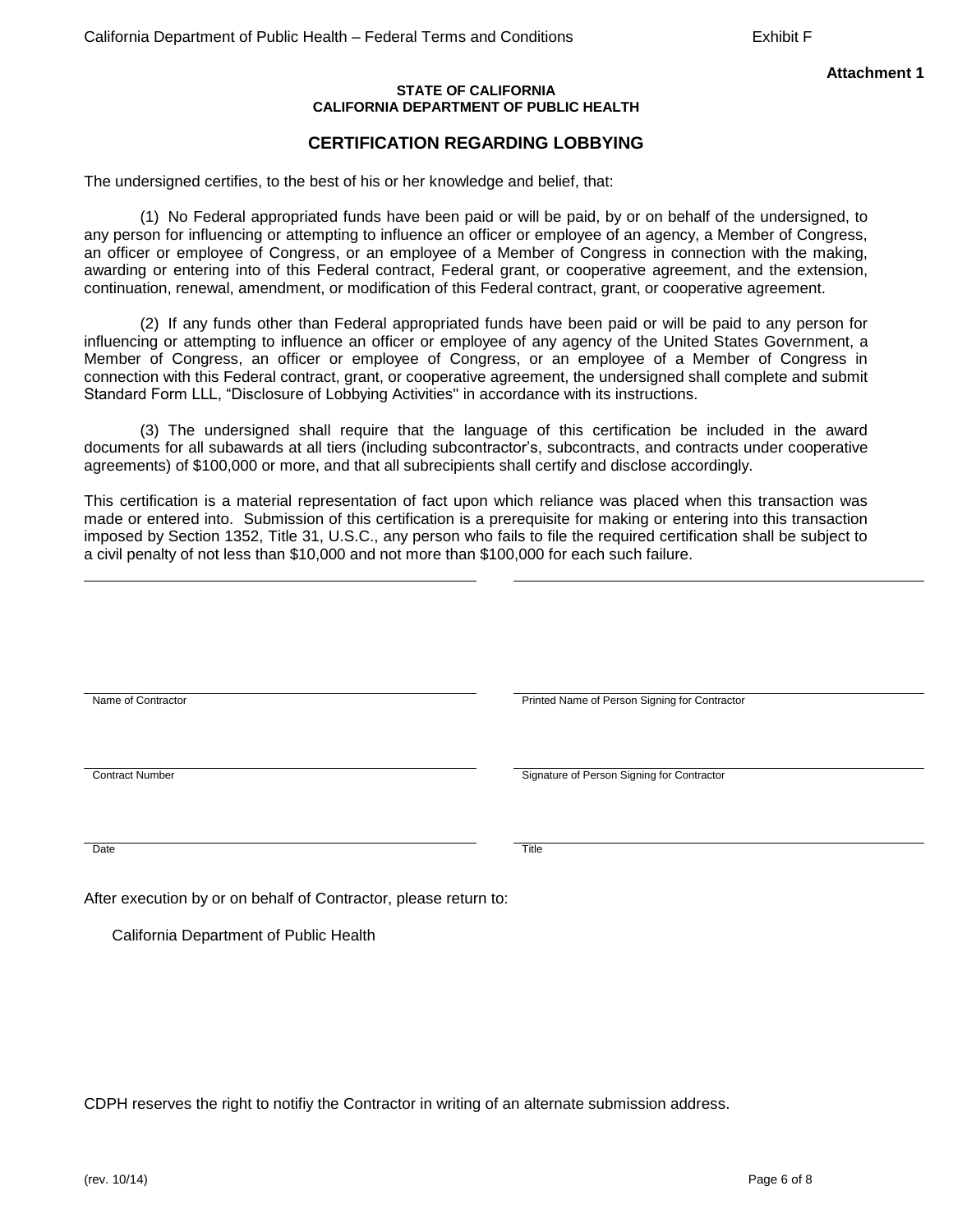## **Attachment 2**

# **CERTIFICATION REGARDING LOBBYING**

Complete this form to disclose lobbying activities pursuant to 31 U.S.C. 1352 0348-0046 (See reverse for public burden disclosure)

| Type of Federal Action:<br>1.<br>$\lceil$ $\rceil$<br>contract<br>a.<br>b.<br>grant<br>cooperative agreement<br>c.<br>d.<br>loan<br>loan guarantee<br>е.<br>f.<br>loan insurance                                                                                                                                                                                                                                                                                                                     | Status of Federal Action:<br>2.<br>$\Box$<br>a.<br>b.<br>C. | bid/offer/application<br>initial award<br>post-award                         | 3. Report Type:<br>$\Box$<br>a. initial filing<br>material change<br>b.<br>For Material Change Only:<br>Year ______ quarter _____<br>date of last report ______. |
|------------------------------------------------------------------------------------------------------------------------------------------------------------------------------------------------------------------------------------------------------------------------------------------------------------------------------------------------------------------------------------------------------------------------------------------------------------------------------------------------------|-------------------------------------------------------------|------------------------------------------------------------------------------|------------------------------------------------------------------------------------------------------------------------------------------------------------------|
| Name and Address of Reporting Entity:<br>4.<br>$\Box$ Prime<br>$\Box$ Subawardee                                                                                                                                                                                                                                                                                                                                                                                                                     | Tier, if known:                                             | 5.<br>and Address of Prime:                                                  | If Reporting Entity in No. 4 is Subawardee, Enter Name                                                                                                           |
| Congressional District, If known:<br>Federal Department/Agency<br>6.                                                                                                                                                                                                                                                                                                                                                                                                                                 |                                                             | Congressional District, If known:<br>7.<br>CDFA Number, if applicable: _____ | Federal Program Name/Description:                                                                                                                                |
| Federal Action Number, if known:<br>8.                                                                                                                                                                                                                                                                                                                                                                                                                                                               |                                                             | Award Amount, if known:<br>9.<br>\$                                          |                                                                                                                                                                  |
| Name and Address of Lobbying Registrant<br>10.a.<br>(If individual, last name, first name, MI):                                                                                                                                                                                                                                                                                                                                                                                                      |                                                             | b.<br>10a.<br>(Last name, First name, MI):                                   | Individuals Performing Services (including address if different from                                                                                             |
| 11. Information requested through this form is authorized by title 31<br>U.S.C. section 1352. This disclosure of lobbying activities is a material<br>representation of fact upon which reliance was placed by the tier<br>above when this transaction was made or entered into. This<br>disclosure is required pursuant to 31 U.S.C. 1352. This information<br>will be available for public inspection. required disclosure shall be<br>subject to a not more than \$100,000 for each such failure. |                                                             | Signature:<br>Print Name:<br>Title:<br>Telephone No.:<br>Date:               |                                                                                                                                                                  |
| <b>Federal Use Only</b>                                                                                                                                                                                                                                                                                                                                                                                                                                                                              |                                                             |                                                                              | Authorized for Local Reproduction<br>Standard Form-LLL (Rev. 7-97)                                                                                               |